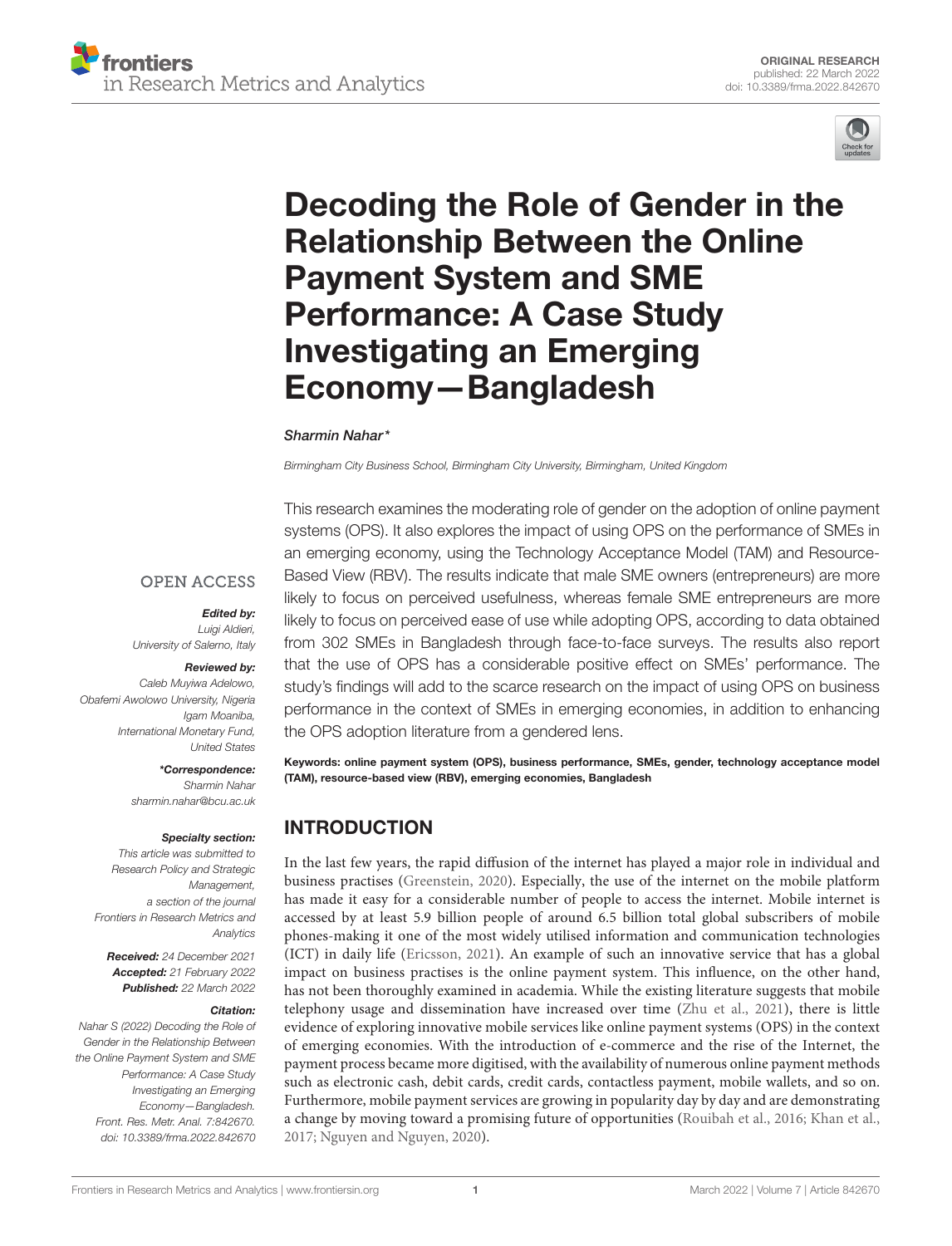Furthermore, there has been little research on the adoption of OPS in Small and Medium Enterprises (SMEs), let alone the implications of such adoption. Using this as a backdrop, this study examines the adoption of OPS and its impact on company performance in Bangladeshi SMEs.

Majority of the existing literature focuses on the factors that impact the adoption of OPS (e.g., [He and Mykytyn, 2007;](#page-9-3) Khan et al., [2017;](#page-9-2) [Shankar and Datta, 2018;](#page-10-3) [Vally and Divya, 2018;](#page-10-4) de Luna et al., [2019;](#page-9-4) [Park C. et al., 2019;](#page-10-5) [Park J. et al., 2019;](#page-10-6) Al-Saedi et al., [2020\)](#page-8-0). However, there exist very few studies concentrating on the impact of OPS on firm performance exclusively. This is more so non-existent in the context of Bangladesh despite the recent boom in OPS adoption in the country [\(The Daily Star,](#page-10-7) [2021\)](#page-10-7), which is the fastest-growing economy in the Asia-Pacific region [\(Ziauddin, 2019\)](#page-10-8). I especially concentrated on SMEs since financial inclusion or access to the OPS is still a bigger bottleneck for SMEs compared to larger firms [\(Rajan, 2016;](#page-10-9) [Baer et al., 2018;](#page-8-1) [Kramon and Weghorst, 2019\)](#page-9-5).

I also explored how the gender of the entrepreneurs/ownermanagers impact the relationship between OPS use and SME performance relationship. This is also unexplored in the existing literature, yet important to explore since prior research reports differences in the way male and female users interact with ICT [\(Guadagno et al., 2011\)](#page-9-6), and men, in general, have a more positive outlook toward ICT compared to women [\(Kesici et al., 2009;](#page-9-7) [Hasan, 2010\)](#page-9-8). This gender difference in technology use is even more pronounced in a country like Bangladesh, where both the genders are conditioned differently, and it has a resultant impact on the way they approach technology.

So, this study explores two central research questions. First, does the gender of the entrepreneur/owner-manager influence the adoption of online payment systems (OPS) in emerging economies? Second, does the use of OPS impact SME performance in emerging economies?

The remainder of the paper is organised as follows. In the section "Literature Review and Research Framework," I review existing literature to aggregate different independent, dependent, and moderator variables used in different papers to build my research model. The research strategy, data collection, measurements, and analysis method used for the study are explained in the section "Research Methodology." The results are presented in the section "Results." My research findings, implications for future research, and limitations of my study are provided in the section "Discussion and Conclusion."

# LITERATURE REVIEW AND RESEARCH FRAMEWORK

### Technology Acceptance Model (TAM)

The TAM's central idea is that a person's attitude toward technology is influenced by both perceived usefulness (PU) and perceived ease of use (PEU). Technology usage is determined by a person's behavioural intention (BI) to use it, which differs from the notion of reasoned action in that it is considered as being mediated by the person's attitudes toward utilising it (Granić and Marangunić, [2019](#page-9-9)).

The TAM's attitude-behavioural intentions relationship argues that all uses are equal and that intentions to use technology again can be created based on positive technology usage. This is assumed by the PU–BI relationship, which has been shown to have a favourable or negative impact on individual behaviour in organisations (Granić and Marangunić, [2019](#page-9-9)). As a result, the study aims to assess perceptions and linkages among various TAM dominants, using gender as a moderator.

### Perceived Ease of Use

The degree to which a person believes that utilising the system would be effortless is characterised as perceived ease of use (PEU) [\(Davis, 1989\)](#page-9-10). To get the most out of his online purchase, the buyer must be familiar with the processes of searching for data, placing orders, and obtaining customer support [\(Makame et al.,](#page-9-11) [2014;](#page-9-11) [Alshurideh et al., 2019\)](#page-8-2). [Ahmad et al. \(2020\)](#page-8-3) found that customers who have favourable attitudes about the ease of use and utility of internet purchases are more likely to employ epayment systems. [Alshurideh et al. \(2021\)](#page-8-4) futher suggested that because of the additional complexity of using an electronic device to make a payment, this aspect could be impacting OPS adoption. This has also been echoed by [Agarwal and Prasad \(1999\)](#page-8-5) and [Davis \(1989\)](#page-9-10), who suggested that PEU is also likely to have an impact on PU and BI, either directly or indirectly, through its effect on PU [\(Davis et al., 1989;](#page-9-12) [Agarwal and Prasad, 1999\)](#page-8-5).As per the above discoveries, I suggest the following hypothesis:

**H1:** Entrepreneurs' perceived ease of use (PEU) positively influences their behavioural intention (BI) of adopting the online payment systems in their SMEs.

Men are thought to adopt and use technology more extensively than women, who are considered passive consumers; yet, the number of women customers using e-payment systems has increased dramatically recently [\(Khan et al., 2020\)](#page-9-13). Many researchers, however, overlook the issue of gender in the context of OPS [\(Jusoh and Jing, 2019\)](#page-9-14). Hence, there hasn't been much research on the role of gender in OPS uptake and use so far. In the case of similar technologies like mobile banking, the existing literature suggests that males were more likely to use the technology as they find them easy to use compared to women [\(Chawla and Joshi, 2020\)](#page-9-15). This has been echoed by Abdullah and Ward [\(2016\)](#page-8-6), who suggested that men's technology self-efficacy scores are higher than women's, according to previous studies. Furthermore, [Ong and Lai \(2006\)](#page-10-10) discovered that men rated PEU higher in terms of new technology use. Women, on the other hand, are frequently hesitant to adopt internet platforms because they believe they are complicated. This manifests as a lack of confidence and the anxiety that comes with it (Chawla and Joshi, [2020\)](#page-9-15). Easy-to-use information technology systems, according to [Moon and Kim \(2001\)](#page-9-16), will pose less of a hazard to females. Otherwise, females are generally hesitant to adopt new technologies. As per the above discoveries, I suggest the following hypothesis:

**H3:** Gender moderates perceived ease of use (PEU) toward entrepreneurs' adoption of the online payment systems in their SMEs.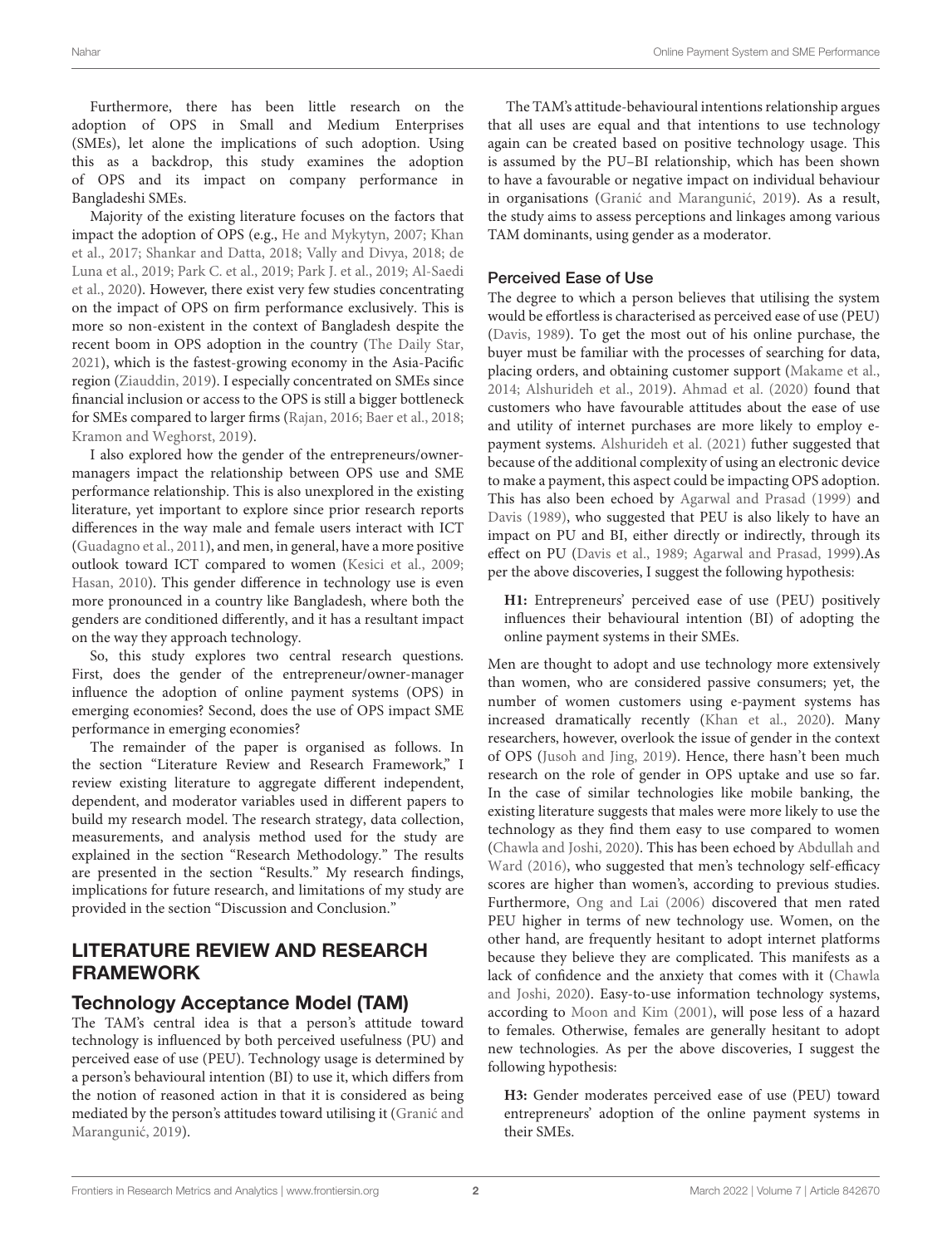### Perceived Usefulness

The degree to which a person believes that employing a certain technology would improve their performance is described as perceived usefulness [\(Manis and Choi, 2019\)](#page-9-17). Male users viewed technology as more valuable than female users, according to a previous study [\(Schmidthuber et al., 2020\)](#page-10-11). According to Park C. et al. [\(2019\)](#page-10-5) and [Park J. et al. \(2019\)](#page-10-6), a new technology with a higher level of perceived usefulness is one in which a user believes there is a positive user-performance relationship, which has been shown to influence people's behavioural intention to use the new technology [\(Verma and Sinha, 2018;](#page-10-12) [Manis and Choi, 2019;](#page-9-17) Park C. et al., [2019;](#page-10-5) [Park J. et al., 2019\)](#page-10-6). Males are more driven by instrumental reasons than women, according to Schmidthuber et al. [\(2020\)](#page-10-11), and men evaluate perceived usefulness to a greater extent than women when making decisions about the utility or performance-related elements of new technology.

As per the above discoveries, I suggest the following hypothesis:

**H2:** Entrepreneurs' perceived usefulness (PU) positively influences their behavioural intention (BI) of adopting the online payment systems in their SMEs.

**H4:** Gender moderates perceived usefulness (PU) toward entrepreneurs' adoption of the online payment systems in their SMEs.

### Behavioural Intention to Use

[Ong and Lai \(2006\)](#page-10-10) note various challenges in evaluating multidimensional elements of use such as mandated vs. voluntary, informed vs. ignorant, effective vs. ineffective, and so on. According to [DeLone and McLean \(2003\)](#page-9-18), BI could be a viable option. The difference between BI and use is that BI is an attitude and use is an action [\(Ong and Lai, 2006\)](#page-10-10). Men have greater experience dealing with computers and have more positive views than women, according to a large body of data [\(Durndell and Thomson, 1997;](#page-9-19) [Whitley, 1997;](#page-10-13) Ong and Lai, [2006\)](#page-10-10). Furthermore, according to [Reda and Dennis](#page-10-14) [\(1992\)](#page-10-14), the behavioural intention (BI) of entrepreneurs to adopt new technology has a beneficial impact on their usage of new technology in their SMEs.

As per the above discoveries, I suggest the following hypothesis:

**H5:** Entrepreneurs' behavioural intention (BI) of adopting the online payment systems positively influences their use of the online payment systems in their SMEs.

### The Resource-Based View (RBV)

This paper is grounded in the Resource-based View (RBV hereafter) because RBV has emerged as a very popular theory for explaining firm performance over the last three decades [\(Newbert, 2007\)](#page-9-20). As per the RBV, firms should possess strategic resources to create competitive advantages or superior business performance. According to [Barney \(1991\)](#page-8-7), a firm's assets should be valuable, rare, imperfectly imitable, and non-substitutable to be considered as strategic resources. [Barney \(1991\)](#page-8-7) argued that resources are dispersed heterogeneously among firms and that some resources are not entirely imitable or substitutable [\(Barney, 1991\)](#page-8-7). When a firm possesses a distinctive or rare set of resources, this situation is called resource heterogeneity [\(Peteraf,](#page-10-15) [1993\)](#page-10-15). And when resources cannot be imitated by competitors; this is called imperfect imitability [\(Barney, 1991\)](#page-8-7). Then when substitute resources are not sufficient for the execution of resources effectively or efficiently as the original resources, such original resources are interpreted as non-substitutable [\(Barney,](#page-8-7) [1991\)](#page-8-7).

Because competitive advantages are difficult to quantify [\(Ketchen et al., 2007\)](#page-9-21), numerous scholars have tried to link strategic resources empirically with firm success (Barney and Arikan, [2001\)](#page-8-8). The underlying argument is that if strategic resources are tied to the performance of firms, then there should be a competitive advantage [\(Crook et al., 2008\)](#page-9-22). Because competitive advantage is "largely used to explain the relative performance of competitors within a given (product) market environment" [\(Peteraf and Barney, 2003,](#page-10-16) p. 313), a considerable number of scholars have used the concept as synonymous with firm performance [\(Crook et al., 2008\)](#page-9-22). According to RBV, therefore, the degree to which enterprises possess strategic resources would positively affect firm output [\(Crook et al.,](#page-9-22) [2008\)](#page-9-22).

The RBV model comprises three main constructs: firm performance, organisational resources, and capabilities. The theory's dependent construct is firm performance, while the theory's main independent construct is firm resources which include:

"all of the assets, capabilities, organisational processes, firm attributes, information knowledge, etc., controlled by a firm that enables the firm to conceive of and implement strategies that improve its efficiency and effectiveness" [\(Barney, 1991,](#page-8-7) p. 101).

Though the online payment system has seen considerable growth in Bangladesh [\(The Daily Star, 2021\)](#page-10-7), its use is not yet as widespread amongst SMEs (United Nations Capital Development Fund, [2019\)](#page-10-17) as among the larger firms in Bangladesh. Hence, it still can be considered as a heterogeneous resource and thus enable to create a competitive advantage for an SME. It is a valuable resource as well since it provides substantial value to the users. The access, mobility, and convenience it provides [\(Kim et al., 2010;](#page-9-23) [Su et al., 2018\)](#page-10-18), is inimitable and non-substitutable unless a better technological platform becomes mainstream which is as low cost as an online payment system. Therefore, according to RBV, the online payment system meets all the criteria to be considered a strategic resource.

As per the above discoveries, I suggest the following hypothesis:

**H6:** Entrepreneurs' use of the online payment systems as a strategic resource is positively associated with the financial performance of their organisations.

## Gender as a Moderator in the OPS Use and SME Performance Relationship

In the existing literature, the impact of gender on advanced and new technology uptake and use has gotten a lot of attention.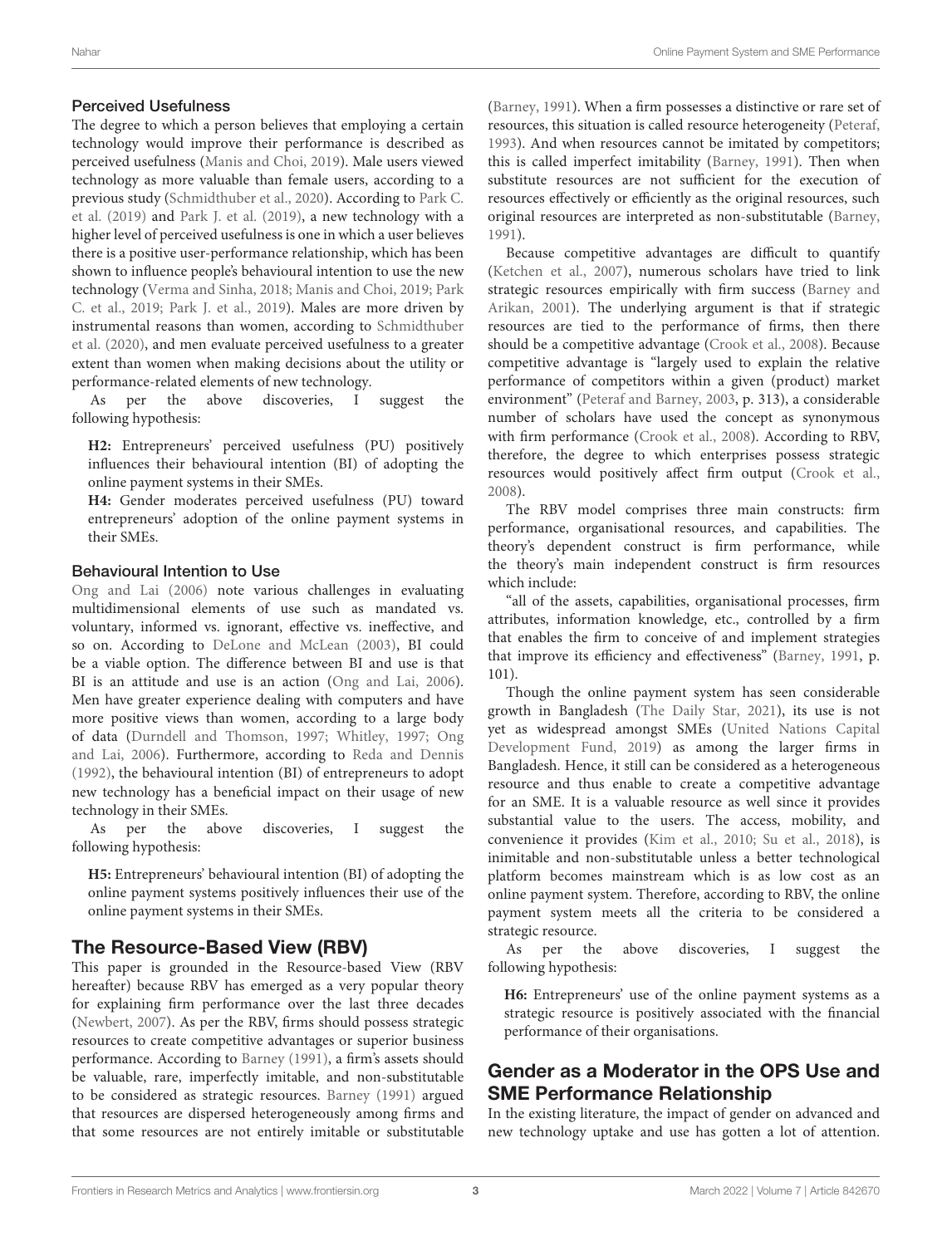

<span id="page-3-0"></span>Women are less likely than men to accept and use new and advanced ICT technologies, according to research on the subject. One cause for this may be their lack of trust in their abilities to use these advanced technologies [\(Li et al., 2008\)](#page-9-24). Men, compared to women, are more likely to put in greater effort in the face of a hurdle without overthinking the effort or the degree of the effort, according to research. As a result, when using these technologies, males emphasise the importance of instrumentality and control. Women, on the other hand, exhibit less control and a greater focus on the process when using these devices. As a result of their perception that certain technologies are difficult to use, they are less likely to adopt and use them than men [\(Rotter and Portugal,](#page-10-19) [1969;](#page-10-19) [Hennig and Jardim, 1977\)](#page-9-25). As a result of their limited utilisation, new and advanced technologies have a smaller impact on the business performance of women-led businesses (White Baker et al., [2007\)](#page-10-20).

As per the above discoveries, I suggest the following hypothesis:

**H7:** Gender of the entrepreneurs moderates the OPS use and SME performance relationship in such a way that the use of OPS adds more to performance in male-led SMEs compared to female-led SMEs.

Based on the above hypotheses, I present my research model in **[Figure 1](#page-3-0)**.

# RESEARCH METHODOLOGY

This study incorporates data from 302 SMEs collected through face-to-face surveys with key informants, usually the founders, from two cities with significant socio-economic and infrastructural differences, based on multiple theories— Technology Acceptance Model (TAM) [\(Manis and Choi, 2019\)](#page-9-17) and Resource-Based View (RBV) [\(Popli et al., 2017\)](#page-10-21). If the founder is no longer associated with the company, information was gathered from the owners who own the bulk of the company. Despite the fact that SMEs are defined differently across the world, this study adheres to the previous literature (see, for example, [Taylor and Banks, 1992;](#page-10-22) [Cardon and Kirk, 2015\)](#page-9-26) and the Bangladesh Bank's (the central bank of Bangladesh) local standard that SMEs have a maximum of 250 employees [\(Bangladesh Bank, 2012\)](#page-8-9).

In terms of sampling technique, I randomly selected around 50% of SMEs from Dhaka city (the capital city of Bangladesh) and the other 50% from Khulna city (comparatively smaller than the capital city yet the third largest city in Bangladesh). The surveyed SMEs were chosen randomly from the databases of relevant Chambers of Commerce and Industries of two different cities of Bangladesh. These cities have major socio-economic and infrastructure contrasts, and they exhibit rural-urban dynamism, which is relevant to Bangladesh's entrepreneurial eco-system. Agriculture, retailing, crafts, readymade garments, knitwear, infrastructure, healthcare, media, etc., are among the industries represented. I also took around 50% of the samples of femaleowned firms and the other 50% male-owned firms. Three hundred and two face-to-face surveys with the key informant person (founder of the SMEs) in each SME were conducted from August to October 2018.

A semi-structured questionnaire containing both closed and open-ended questions was used to collect data. In June of 2018, 350 SMEs were contacted, and the founders<sup>[1](#page-3-1)</sup> were invited to participate in the study. Two follow-up reminders were sent 2 and 4 weeks after the initial contact. Three hundred and twenty printed versions of the questionnaires were distributed to the respondents and after a stipulated period set by the researcher, 302 Face-to-face surveys with the key informant person (founder/owner of the SMEs) in each SME were conducted from August to October 2018, reflecting a 94.37% effective response rate. The requirement of "informed consent" was tackled by taking approval from the participants. Moreover,

<span id="page-3-1"></span><sup>&</sup>lt;sup>1</sup>In case the founder is not involved with the SME any longer, the questionnaires were filled out by the owner who possesses the majority ownership of the firm and also actively involved in the firm. In the case of the founders as well, I chose them who are actively involved in the firms.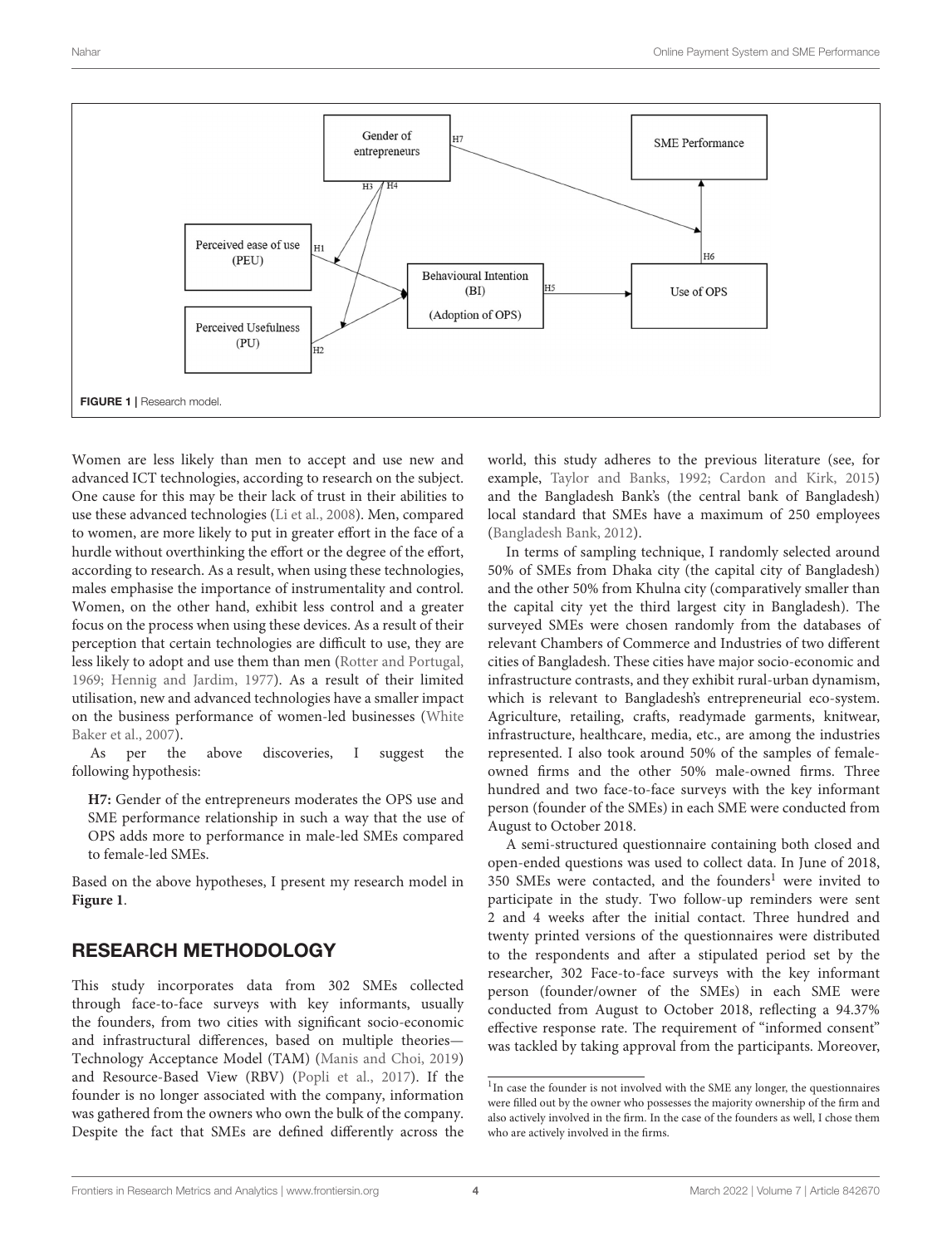#### <span id="page-4-0"></span>TABLE 1 | Industry/Sector categorisation.

| <b>Sector of business</b>                           | Freq. | Percent |
|-----------------------------------------------------|-------|---------|
| Agribusiness                                        | 23    | 7.615   |
| Beauty salon                                        | 23    | 7.615   |
| Handicrafts                                         | 23    | 7.615   |
| Retailer/Grocery shop                               | 23    | 7.615   |
| Outsourcing (including content<br>makers)           | 23    | 7.615   |
| Textile boutique shop                               | 23    | 7.615   |
| Knitwear and readymade garments                     | 23    | 7.615   |
| ICT                                                 | 23    | 7.615   |
| Educational and consultancy services                | 23    | 7.615   |
| Healthcare and pharmaceuticals                      | 23    | 7.615   |
| Infrastructure (Property, Transport and<br>Storage) | 23    | 7.615   |
| Restaurant & Catering service                       | 23    | 7.615   |
| Broadcasting, advertising and event<br>management   | 23    | 7.615   |
| Others                                              | 3     | 0.99    |
| <b>Total</b>                                        | 302   | 100     |

Frequency of the sectors considered in sampling Agribusiness **Beauty salon** Handicrafts Retailer/Grocery Shop Outsourcing (including content makers) Textile Boutique Shop FIGURE 2 | Frequency of the sectors considered in sampling.

<span id="page-4-1"></span>the four fundamental ethical standards; "no harm to participants, no lack of informed consent, no invasion of privacy and no deception" [\(Diener and Crandall, 1978,](#page-9-27) as cited in Bryman and Bell, [2007,](#page-9-28) p. 132) have been applied.

Industry/Sector Categorisation of the collected data is provided in **[Table 1](#page-4-0)**.

The associated graphs related to Industry/Sector Categorisation are given in **[Figures 2](#page-4-1)**, **[3](#page-5-0)**.

The list of variables used in this research is given in **[Table 2](#page-5-1)**.

It is mentionable here that the female was coded as 0 and the male as 1 for the measurement of gender (moderator).

Data has been analysed by applying STATA using Bivariate Analysis (Pearson Correlation Coefficient) and Multiple Hierarchical Regression Analyses. This research is divided into two sections. While the first section examines online payment

system adoption via the perspective of TAM, the second part uses RBV to investigate the impact of such adoption (use) on performance. Thus, utilising structural equation modelling (for TAM-related hypotheses) and hierarchical regression analysis, the following hypotheses are investigated in the context of SMEs in Bangladesh in order to serve the research's goals (for RBV related hypothesis). Please see **[Table 3](#page-5-2)** for more information.

### RESULTS

The results of hypotheses testing are provided below (see **[Table 4](#page-6-0)**).

The above table shows that Gender moderated relationships of PEU and PU to behavioural intention lead to the use of the online payment system (OPS) at the SMEs in Bangladesh (see **[Table 5](#page-6-1)**). In PEU to BI relation, gender moderates the relationship in favour of females while it does the same for males in PU to BI relationship. The findings indicate that the online payment system adoption model that works in developed nations is also compatible with emerging economies (e.g., Verma and Bhattacharyya, [2017;](#page-10-23) [de Luna et al., 2019\)](#page-9-4).

According to the findings of the hierarchical regression, there is a significant positive association between the use of online payment systems and the performance of SMEs. Moreover, hierarchical regression has been used in analysing the moderating impact of gender on OPS use and SME performance relationship (see **[Table 6](#page-7-0)**).

All control and independent variables are significantly correlated with the dependent variable, with the exception of location, and there is no multicollinearity (checked by Pearson correlation coefficient and VIF tests).

### DISCUSSION AND CONCLUSION

### Main Findings

This study was meant to explore the moderating role of gender on the relationship between the online payment system and SME performance in Bangladesh. The research findings support that both Perceived ease of use and Perceived usefulness of OPS has a positive influence on the adoption of OPS in SMEs in Bangladesh. It was also found that the adoption of OPS has a positive influence on the use of OPS in SMEs in Bangladesh. Moreover, it was found that the use of OPS impacts SME performance positively in Bangladesh. Prior research findings [\(Barkhordari et al., 2017;](#page-8-10) [Mehrad and Mohammadi, 2017;](#page-9-29) [Ameen et al., 2020\)](#page-8-11) matched the findings of this study.

The OPS is increasingly becoming vital for enterprises all over the world [\(Krotov, 2017\)](#page-9-30). I explored this research model from the Bangladeshi context for two reasons. First, the role of SMEs has been considered one of the main engines of economic growth in an emerging economy like Bangladesh [\(GOB, 2017\)](#page-9-31). Second, there has been a proliferation of OPS use in the SME sector in Bangladesh in recent days [\(Neger and Uddin, 2020\)](#page-9-32). However, there have been very few studies exploring OPS in the context of Bangladesh and adopting a gendered approach in doing so.

While it might be argued that the results are not completely counter-intuitive, the context of the research has to be taken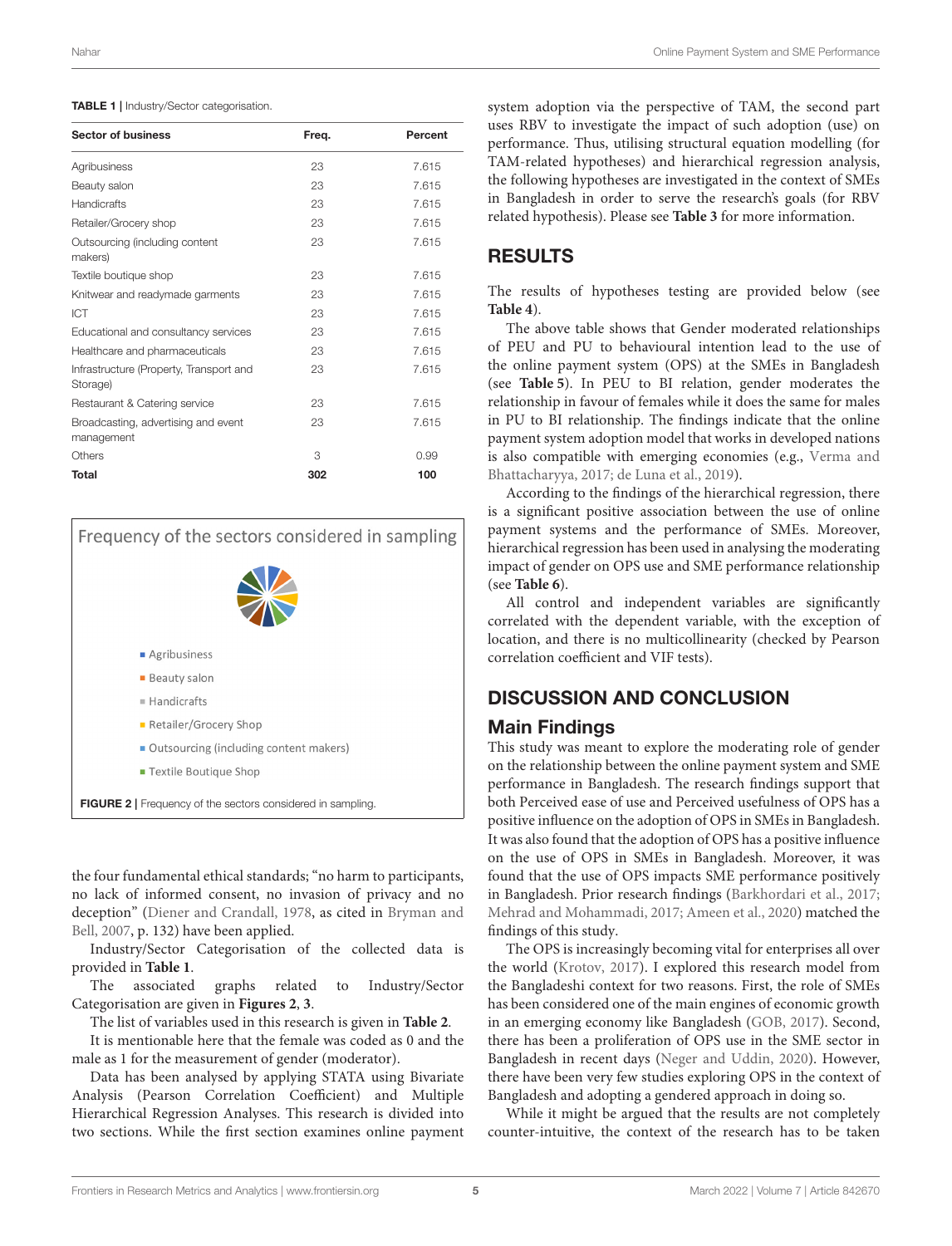

#### <span id="page-5-1"></span><span id="page-5-0"></span>TABLE 2 | List of variables used in this research.

| <b>Hypothesis</b> | Independent<br>variable                                    | Dependent variable                            | Moderator              |
|-------------------|------------------------------------------------------------|-----------------------------------------------|------------------------|
| H1                | Perceived ease of<br>use (PEU)                             | Behavioural intention<br>(BI)/Adoption of OPS | Not applicable<br>(NA) |
| H <sub>2</sub>    | Perceived<br>usefulness (PU)                               | Behavioural intention<br>(BI)/Adoption of OPS | Not applicable<br>(NA) |
| H3                | Perceived ease of<br>use (PEU)                             | Behavioural intention<br>(BI)/Adoption of OPS | Gender                 |
| H4                | Perceived<br>usefulness (PU)                               | Behavioural intention<br>(BI)/Adoption of OPS | Gender                 |
| H <sub>5</sub>    | <b>Behavioural</b><br>intention<br>(BI)/Adoption of<br>OPS | Use of OPS                                    |                        |
| H6                | Use of OPS                                                 | SME performance<br>(annual firm revenue)      |                        |
| H7                | Use of OPS                                                 | SME performance<br>(annual firm revenue)      | Gender                 |

<span id="page-5-2"></span>TABLE 3 | Theoretical Framework related to hypotheses.

| <b>Hypotheses</b>                                                                                                                                                                                        | <b>Theoretical</b><br>framework |
|----------------------------------------------------------------------------------------------------------------------------------------------------------------------------------------------------------|---------------------------------|
| H1: Entrepreneurs' perceived ease of use (PEU)<br>positively influences their behavioural intention (BI) of<br>adopting the online payment systems in their SMEs.                                        | Explaining<br>adoption with TAM |
| H2: Entrepreneurs' perceived usefulness (PU) positively<br>influences their behavioural intention (BI) of adopting the<br>online payment systems in their SMEs.                                          |                                 |
| H3: Gender moderates perceived ease of use (PEU)<br>toward entrepreneurs' adoption of the online payment<br>systems in their SMEs.                                                                       |                                 |
| H4: Gender moderates perceived usefulness (PU)<br>toward entrepreneurs' adoption of the online payment<br>systems in their SMEs.                                                                         |                                 |
| H5: Entrepreneurs' behavioural intention (BI) of adopting<br>the online payment systems positively influences their<br>use of the online payment systems in their SMEs.                                  |                                 |
| H6: Entrepreneurs' use of the online payment systems<br>as a strategic resource is positively associated with the<br>financial performance of their organisations.                                       | Examining impact<br>with RBV    |
| H7: Gender of the entrepreneurs moderates the OPS<br>use and SME performance relationship in such a way<br>that the use of OPS adds more to performance in<br>male-led SMEs compared to female-led SMEs. |                                 |

into consideration. Very few studies on this topic have been conducted in the context of Bangladesh, which is considered an emerging economy that has just upgraded to a lower-middleincome status recently [\(World bank, 2021\)](#page-10-24). This is one of the original contributions of this research.

The findings of this study explain the significant association between each independent variable and its associated dependent variable, supporting the TAM framework, as well as TAM's novel

contributions to the adoption of e-payment in Bangladesh and the moderating role of Gender on OPS adoption.

One of this study's novel theoretical contributions is to explore whether gender differences can moderate the impact of perceived usefulness and ease of use on the intention to adopt e-payments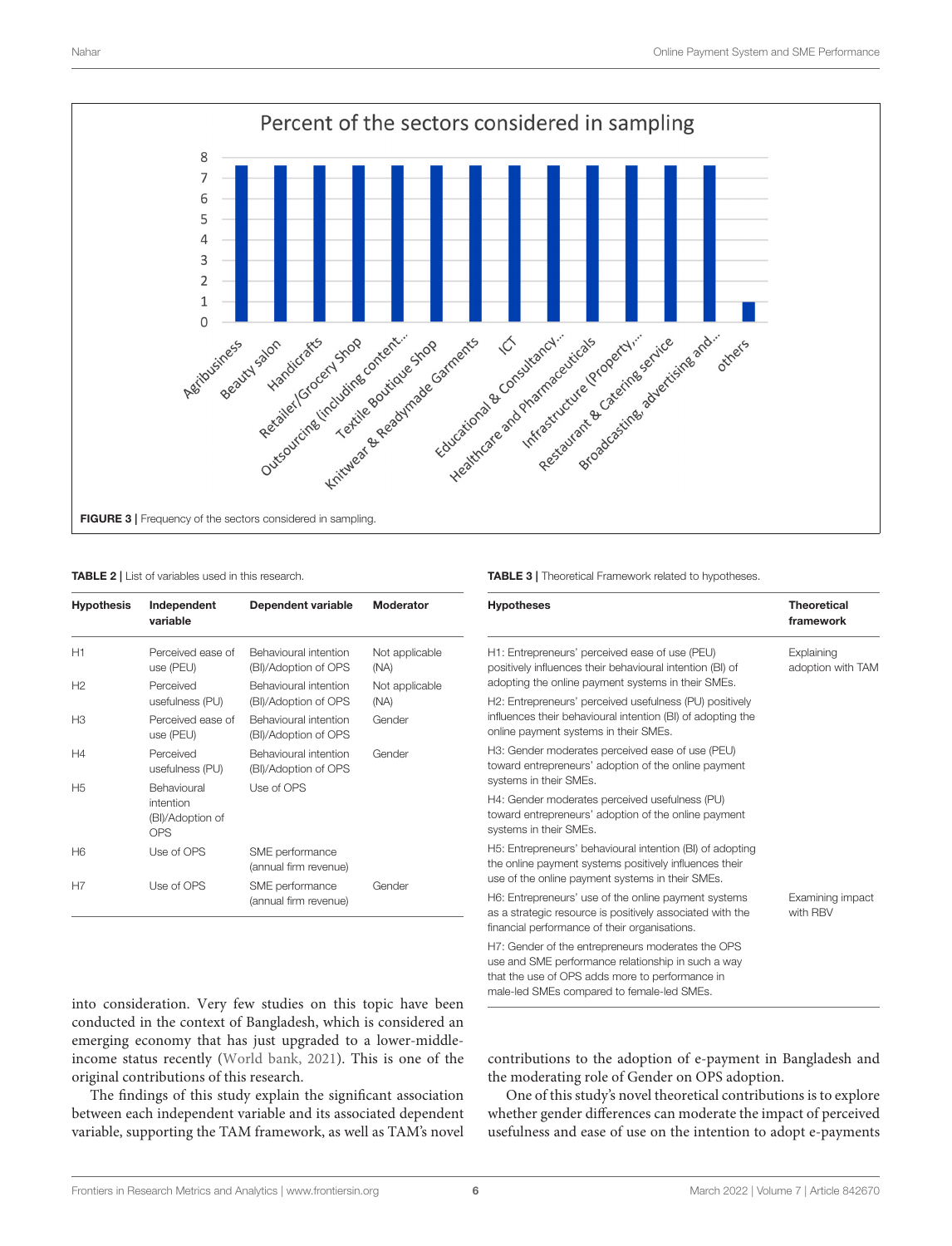#### <span id="page-6-0"></span>TABLE 4 | Outcomes of hypotheses test.

| <b>Hypothesis</b>                                                                                                                                                                                            | Confirmed in           |                | <b>Conclusion for</b> |
|--------------------------------------------------------------------------------------------------------------------------------------------------------------------------------------------------------------|------------------------|----------------|-----------------------|
|                                                                                                                                                                                                              | Regression<br>analysis | <b>SEM</b>     | hypothesis            |
| <b>H1:</b> Entrepreneurs' perceived ease of use (PEU) positively influences their behavioural<br>intention (BI) of adopting the online payment systems in their SMEs.                                        | Yes (0.315***)         |                | Supported             |
| H2: Entrepreneurs' perceived usefulness (PU) positively influences their behavioural<br>intention (BI) of adopting the online payment systems in their SMEs.                                                 | Yes (0.603***)         |                | Supported             |
| <b>H3:</b> Gender moderates perceived ease of use (PEU) toward entrepreneurs' adoption<br>of the online payment systems in their SMEs.                                                                       | Yes $(-0.453**)$       |                | Supported             |
| <b>H4:</b> Gender moderates perceived usefulness (PU) toward entrepreneurs' adoption of<br>the online payment systems in their SMEs.                                                                         | Yes (0.502***)         |                | Supported             |
| <b>H5:</b> Entrepreneurs' behavioural intention (BI) of adopting the online payment systems<br>positively influences their use of the online payment systems in their SMEs.                                  | Yes (0.227**)          |                | Supported             |
| <b>H6:</b> Entrepreneurs' use of the online payment systems as a strategic resource is<br>positively associated with the financial performance of their organisations.                                       |                        | Yes (0.596***) | Supported             |
| <b>H7:</b> Gender of the entrepreneurs moderates the OPS use and SME performance<br>relationship in such a way that the use of OPS adds more to performance in male-led<br>SMEs compared to female-led SMEs. |                        | Yes (0.447***) | Supported             |

 $***p$  < 0.01, \*\*p < 0.05, \*p < 0.1.

<span id="page-6-1"></span>TABLE 5 | Output of the structural model—online payment system adoption in SMEs in Bangladesh.

|                | <b>Hypothesis path</b> | Path coefficient( $\beta$ ) | P-value    | <b>Decision</b> | <b>Fit indices</b>                                                                                                |
|----------------|------------------------|-----------------------------|------------|-----------------|-------------------------------------------------------------------------------------------------------------------|
| H1             | $PEU \rightarrow BI$   | 0.315                       | $0.001***$ | Supported       | P-value of Chi square<br>$= 0.243$ ; SRMR $=$<br>$0.017$ : TLI = 0.971:<br>$CFI = 0.993$ ; and<br>$RMSEA = 0.031$ |
| H2             | $PU \rightarrow Bl$    | 0.603                       | $0.000***$ | Supported       |                                                                                                                   |
| H <sub>3</sub> | Gender*PEU→ BI         | $-0.453$                    | $0.027**$  | Supported       |                                                                                                                   |
| H4             | Gender*PU→ BI          | 0.502                       | $0.004***$ | Supported       |                                                                                                                   |
| H <sub>5</sub> | $BI \rightarrow OPS$   | 0.227                       | $0.023**$  | Supported       |                                                                                                                   |

 $***p$  < 0.01, \*\*p < 0.05, \*p < 0.1.

technology. There have been a number of studies on OPS adoption in SMEs but very few explored the moderating impact of gender on that relationship. [Denaputri and Usman \(2019\)](#page-9-33), for example, looked at the direct impact of reported ease of use and perceived usefulness on the intention of adopting mobile payment without accounting for gender moderating effects. Roca et al. [\(2009\)](#page-10-25) also looked at the impact of perceived usefulness and ease of use on e-investor perception in online trading systems, but there were no gender differences in their findings.

The findings of this study on the moderating impact of gender on perceived ease of using OPS show that for female users in SMEs, this factor is more important than male users. With the rise of the use of technologies by women in recent years, one school of thought is that perceived ease of use is not impacted by gender differences. However, this study supports the beliefs of other schools of thought that perceived ease of use is still a determining factor for SMEs in Bangladesh in adopting OPS. This finding is in line with the prior findings by Khan et al. [\(2020\)](#page-9-13). Women are sometimes uncomfortable utilising internet-based services because they believe they are too difficult. This indicates a lack of self-assurance and the anxiety that comes with it [\(Chawla and Joshi, 2020\)](#page-9-15). According to [Moon and Kim](#page-9-16) [\(2001\)](#page-9-16), females will be less at risk from easy-to-use information technology systems. Females are also often reticent to embrace new technologies.

The findings of this study on the moderating impact of gender on the perceived usefulness of using OPS show that for male users in SMEs, this factor is more important than female users. This finding is in line with the prior findings by [Schmidthuber et al. \(2020\)](#page-10-11). According to both these studies, males are more driven by instrumental motivations than women, and men evaluate perceived usefulness to a higher extent than women when making decisions concerning the usefulness or performance-related components of new technology.

The research findings indicate that OPS not only provides enhanced benefits to organisations but also to consumers. As a result, the OPS is capable of creating a win-win situation for both the enterprises and common people [\(Saarikko et al., 2020\)](#page-10-26).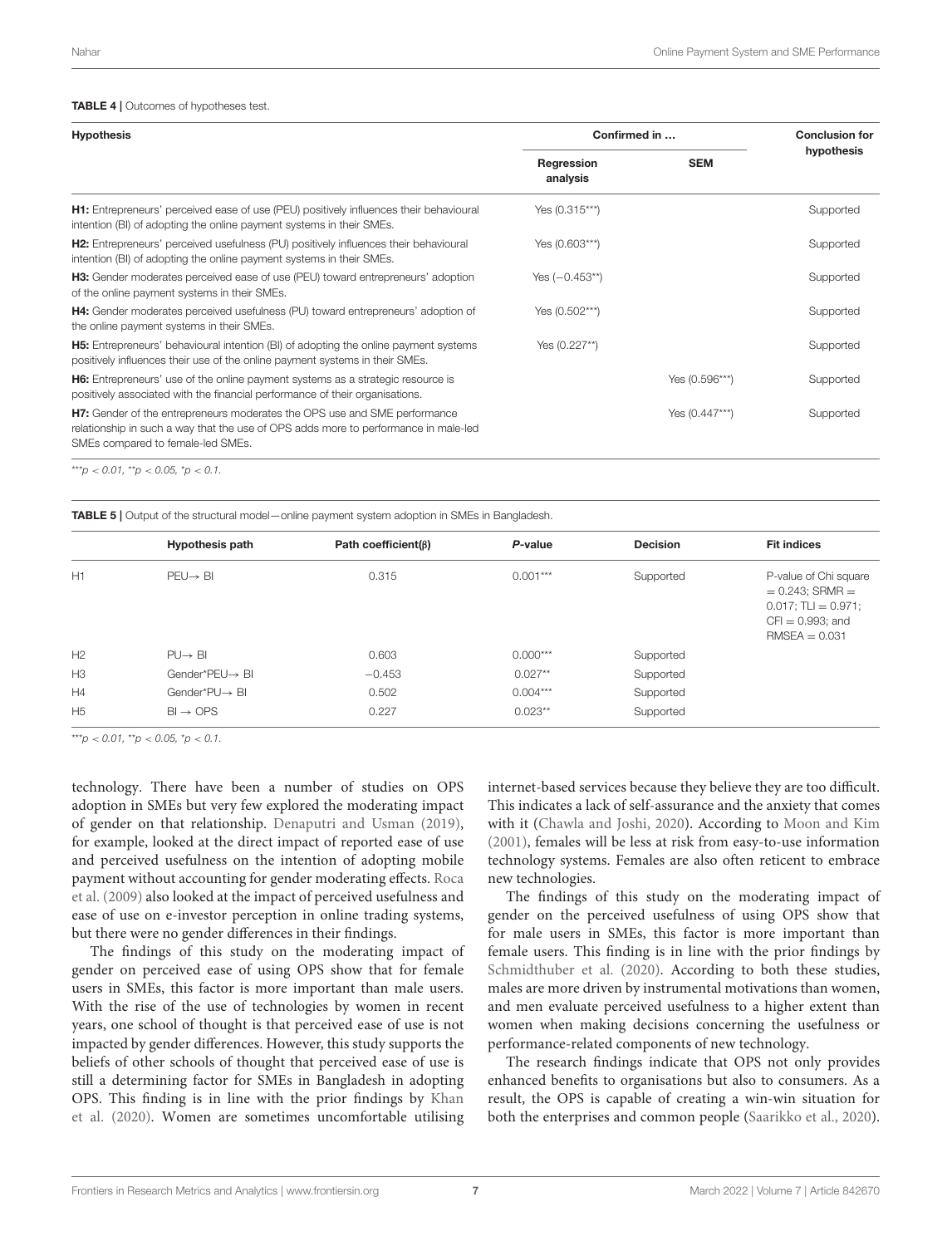<span id="page-7-0"></span>TABLE 6 | Regression outputs—the impact of the online payment system on SME performance.

|                                  | Model 1                | Model 2                |
|----------------------------------|------------------------|------------------------|
|                                  | <b>SME performance</b> | <b>SME</b> performance |
| Location                         | 0.007(0.011)           | 0.009(0.011)           |
| <b>SME</b> industry              | $0.670*(0.325)$        | $0.723**$ (0.321)      |
| Entrepreneur's age               | $0.060***$ (0.019)     | $0.056***$ (0.019)     |
| Start-up capital requirement     | $0.037***$ (0.004)     | $0.037***$ (0.004)     |
| Number of employees              | $0.253**$ (0.090)      | $0.289***$ (0.090)     |
| Firm age                         | $0.174**$ (0.074)      | 0.104(0.075)           |
| Type of enterprise (B2B/B2C/B2G) | $0.462***$ (0.135)     | $0.550***$ (0.135)     |
| Entrepreneurs' gender            | $1.221***$ (0.134)     | $1.031***$ (0.146)     |
| Independent variable             |                        |                        |
| Online payment system use        |                        | $0.596***$ (0.152)     |
| Gender*Online payment system use |                        | $0.447*$ (0.189)       |
| R-squared                        | 0.556                  | 0.670                  |
| Constant                         | 10.156*** (1.098)      | $9.346***$ (1.102)     |
| Observations                     | 302                    | 302                    |

*Standard errors in parentheses;* \*\*\**p* < *0.01,* \*\**p* < *0.05,* \**p* < *0.1.*

Hence, this has the potential of creating both social and public value. Hence, the enterprises should consider adopting it. At the same time, the Govt. should make congenial policies to make the adoption of the online payment system easy for enterprises.

According to the resource-based view, H7, which states that the gender of the entrepreneurs moderates the OPS and SME performance relationship in such a way that the application of OPS adds more to performance in male-led SMEs in developing countries than in female-led SMEs, is supported. This disparity could be explained by gender disparities in OPS usage. According to RBV, owner-managers' strategic decisions are influenced by the firm's tangible and intangible resources [\(Lerner and Almor, 2002;](#page-9-34) [Edelman et al., 2005\)](#page-9-35). Human capital is frequently viewed as the most essential resource at the corporate level, according to [Firkin](#page-9-36) [\(2001\)](#page-9-36). It has recently been recognised that the demographic characteristics of the entrepreneurs provide personal capabilities (intangible and inimitable assets) that impact performance [\(Markman and Baron, 2003\)](#page-9-37).

# Contributions and Implications to Research

The findings of this research have manifold contributions to the extant literature. First of all, this research examines the TAM in the context of RBV. Thus, it adds to the technology and ICT literature. By exploring the interplay among the factors related to the adoption of OPS, the use of OPS, and firm performance, this study adds value to RBV literature and hence, also contributes to firm performance literature. Firm performance being a critical construct of strategic entrepreneurship, this paper adds to the strategic entrepreneurship literature. Moreover, Gender and SME being the critical construct of the study, this paper adds to the Gender and SME literature. Despite the fact that the existing literature on OPS is widely documented, most of it is

undertaken in the context of large enterprises functioning in relatively developed economies [\(Dandapani, 2017;](#page-9-38) [Das et al.,](#page-9-39) [2018\)](#page-9-39). In the context of emerging economies like Bangladesh, similar literature on SMEs is still in its infancy. As a result, this study will contribute to the development of a knowledge base and a research agenda focusing on SMEs in emerging or least developed economies. Therefore, it contributes to emerging economy literature.

Gender disparities in ICT user behaviour, skills, interest, and attitude have been documented in the literature (Gorbacheva et al., [2019;](#page-9-40) [Lahtinen, 2019\)](#page-9-41). Males outperform females in sophisticated ICT capabilities, according to some research [\(Sobieraj and Krämer, 2020\)](#page-10-27). However, there have been very few studies on this in the context of Bangladesh. Therefore, this research is critical in enhancing our understanding of factors that impact the adoption of advanced and new technology like OPS from a gendered angle and a developing country perspective.

Moreover, there is limited evidence in the literature that the entrepreneur's gender has a good or negative impact on the OPSfirm performance relationship. This paper not only explores the impact of OPS on the performance of small businesses but also explores whether the gender of the entrepreneur strengthens or weakens that link or not. It is one of the first studies to look into how an entrepreneur's gender influences an OPS-Business Performance links from a Bangladeshi perspective. As a result, this research adds to the gender literature by expanding not only theoretical but also empirical understanding of gender's moderating function in the OPS and the performance connexion in SMEs. This remains one of the paper's most important contributions.

### Implications for Practise

The findings of this study have numerous practical implications for the owner-managers of SMEs. For example, SMEs' ownermanagers can more effectively adopt and use online payment system resources and use them as a means of achieving superior business performance if they realise the impact of OPS on SME performance and the moderating impact of SME entrepreneurs' gender on this relationship. In addition, the findings of this study will assist managers in making a better-informed decision about implementing an OPS into their SMEs' overall strategy.

### Implications for Policy

This study has consequences for policymakers who are deciding on ICT infrastructure policies. The government should encourage the adoption and effective use of OPS because they have a favourable influence on SME performance. To begin, emerging economies should enact legislation to create an atmosphere conducive to the adoption of this ICT instrument. This will provide resource-constrained SMEs with even more reasons to invest in this ICT instrument.

To be more precise, the findings of this study could be used to recommend some improvements and modifications to existing policies and strategies in Bangladesh to boost the usage of OPS (particularly by SMEs) to achieve economic growth. Bangladesh is an emerging economy with a large number of SMEs. Bangladesh's government is devoted to utilising ICT's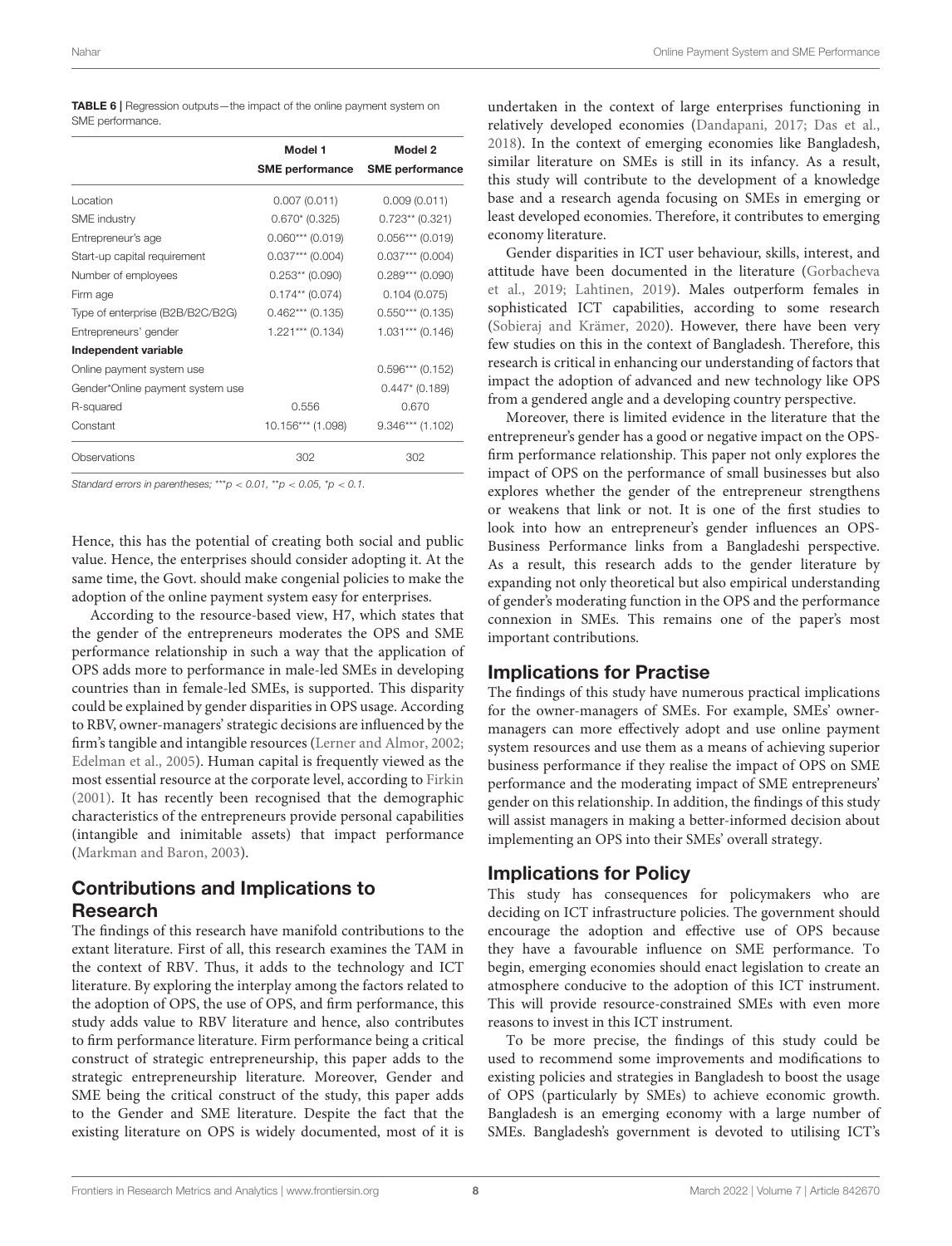capacity to aid the country's economic growth and to establishing "Digital Bangladesh." To this end, Bangladesh's government should revise its ICT policy and continue and enhance measures such as eliminating all taxes on computer hardware, providing interest-free loans to ICT (software) companies, and launching pro-ICT initiatives, grants, incentives, and motivational programmes to encourage the use of ICT in various sectors of the economy.

The development of human resources, particularly women inside SMEs, is a critical component in achieving the goal of a "Digital Bangladesh." This can be done through lowering training costs, which can be done through a variety of policy instruments. To develop internal knowledge and skills at the firm level, public policies should provide incentives for businesses to invest in their employees' training and specialisation.

# Limitations and Avenues for Future Research

Acknowledging certain limitations, the study suggests numerous directions for future research. First and foremost, the research was quantitative. As a result, future researchers may choose to use qualitative research methodologies to uncover more in-depth discoveries that will add to the body of knowledge.

Though OPS is important to conduct transactions in this pandemic-ridden world, this paper did not relate the implication of the study to the pandemic. This paper looks at the research question in a pre-pandemic period as the data has been collected at that time. OPS in the pandemic ridden world can definitely be the area of research in some future papers.

The data for this study was collected from Bangladeshi SMEs. To obtain more robust research results, future researchers may utilise a cross-country sample technique.

# **REFERENCES**

- <span id="page-8-6"></span>Abdullah, F., and Ward, R. (2016). Developing a General Extended Technology Acceptance Model for E-Learning (GETAMEL) by analysing commonly used external factors. Comput. Human Behav. 56, 238–256. doi: [10.1016/j.chb.2015.11.036](https://doi.org/10.1016/j.chb.2015.11.036)
- <span id="page-8-5"></span>Agarwal, R., and Prasad, J. (1999). Are individual differences germane to the acceptance of new information technologies? Decision Sci. 30, 361–391. doi: [10.1111/j.1540-5915.1999.tb01614.x](https://doi.org/10.1111/j.1540-5915.1999.tb01614.x)
- <span id="page-8-3"></span>Ahmad, H., Butt, A. H., Khan, A., Shafique, M. N., and Nawaz, Z. (2020). Reluctance to acceptance: factors affecting e-payment adoption in Pakistan (the integration of TRI and TAM). SMART J. Busin. Manage. Stud. 16, 49–59. doi: [10.5958/2321-2012.2020.00016.0](https://doi.org/10.5958/2321-2012.2020.00016.0)
- <span id="page-8-0"></span>Al-Saedi, K., Al-Emran, M., Ramayah, T., and Abusham, E. (2020). Developing a general extended UTAUT model for M-payment adoption. Technol. Soc. [62, 101293. doi: 10.1016/j.techsoc.2020.](https://doi.org/10.1016/j.techsoc.2020.101293) 101293
- <span id="page-8-2"></span>Alshurideh, M., Salloum, S. A., Al Kurdi, B., Monem, A. A., and Shaalan, K. (2019). Understanding the quality determinants that influence the intention to use the mobile learning platforms: a practical study. Int. J. Interact. Mobile Technol. [13, 157–183. doi: 10.3991/ijim.v13i11.](https://doi.org/10.3991/ijim.v13i11.10300) 10300

These studies have explored the impact of Perceived ease of use and Perceived usefulness of TAM. However, other elements of the TAM model were not considered in the study. For instance, technology affordability, trust, privacy, and security are associated with technology adoption. The reason for this is this study was conducted in the context of Bangladesh, and a few studies (e.g., [Brown, 2002;](#page-9-42) [Kalayou et al., 2020\)](#page-9-43) show that in emerging economies, perceived ease of use and usefulness are more relevant than those other elements of TAM. However, future studies can explore these elements of TAM in emerging economy contexts, as well as these might be relevant after a period of time.

Future studies can also explore the impacts of OPS on firm performance (as well as the moderating effect of gender) in the different business sectors. In this way, more light can be shed on which business sectors the OPS has more positive impacts on firms' performances and which sectors gender plays a more important role.

# DATA AVAILABILITY STATEMENT

The raw data supporting the conclusions of this article will be made available by the authors upon request.

## ETHICS STATEMENT

The studies involving human participants were reviewed and approved by Essex University. The patients/participants provided their written informed consent to participate in this study.

# AUTHOR CONTRIBUTIONS

The author confirms being the sole contributor of this work and has approved it for publication.

- <span id="page-8-4"></span>Alshurideh, M. T., Al Kurdi, B., and Salloum, S. A. (2021). The moderation effect of gender on accepting electronic payment technology: a study on United Arab Emirates consumers. Rev. Int. Busin. Strategy. 13, 157–183. doi: [10.1108/RIBS-08-2020-0102](https://doi.org/10.1108/RIBS-08-2020-0102)
- <span id="page-8-11"></span>Ameen, N., Tarhini, A., Shah, M. H., and Madichie, N. O. (2020). Employees' behavioural intention to smartphone security: a gender-based, cross-national study. Comput. Human Behav. 104, 106184. doi: [10.1016/j.chb,.2019.106184](https://doi.org/10.1016/j.chb,.2019.106184)
- <span id="page-8-1"></span>Baer, W., Bounfour, A., and Housel, T. J. (2018). An econophysics non-monetized theory of value. J. Intellect, Capital 19, 519–535. doi: [10.1108/JIC-01-2017-0001](https://doi.org/10.1108/JIC-01-2017-0001)
- <span id="page-8-9"></span>Bangladesh Bank (2012). Annual Report 2010-2011. Available online at: [https://](https://www.bb.org.bd/pub/annual/anreport/ar1011/index1011.php) [www.bb.org.bd/pub/annual/anreport/ar1011/index1011.php](https://www.bb.org.bd/pub/annual/anreport/ar1011/index1011.php) (accessed March 2, 2021).
- <span id="page-8-10"></span>Barkhordari, M., Nourollah, Z., Mashayekhi, H., Mashayekhi, Y., and Ahangar, M. S. (2017). Factors influencing adoption of e-payment systems: an empirical study on Iranian customers. Inform. Syst. E-busin. Manage. 15, 89–116. doi: [10.1007/s10257-016-0311-1](https://doi.org/10.1007/s10257-016-0311-1)
- <span id="page-8-7"></span>Barney, J. (1991). Firm resources and sustained competitive advantage. J. Manage. 17, 99–120. doi: [10.1177/014920639101700108](https://doi.org/10.1177/014920639101700108)
- <span id="page-8-8"></span>Barney, J. B., and Arikan, A. M. (2001). "The resource-based view: Origins and implications," in The Blackwell Handbook of Strategic Management, eds M. A. Hitt, R. E. Freeman, and J. S. Harrison (Hoboken, NJ: Wiley-Blackwell), 124–188.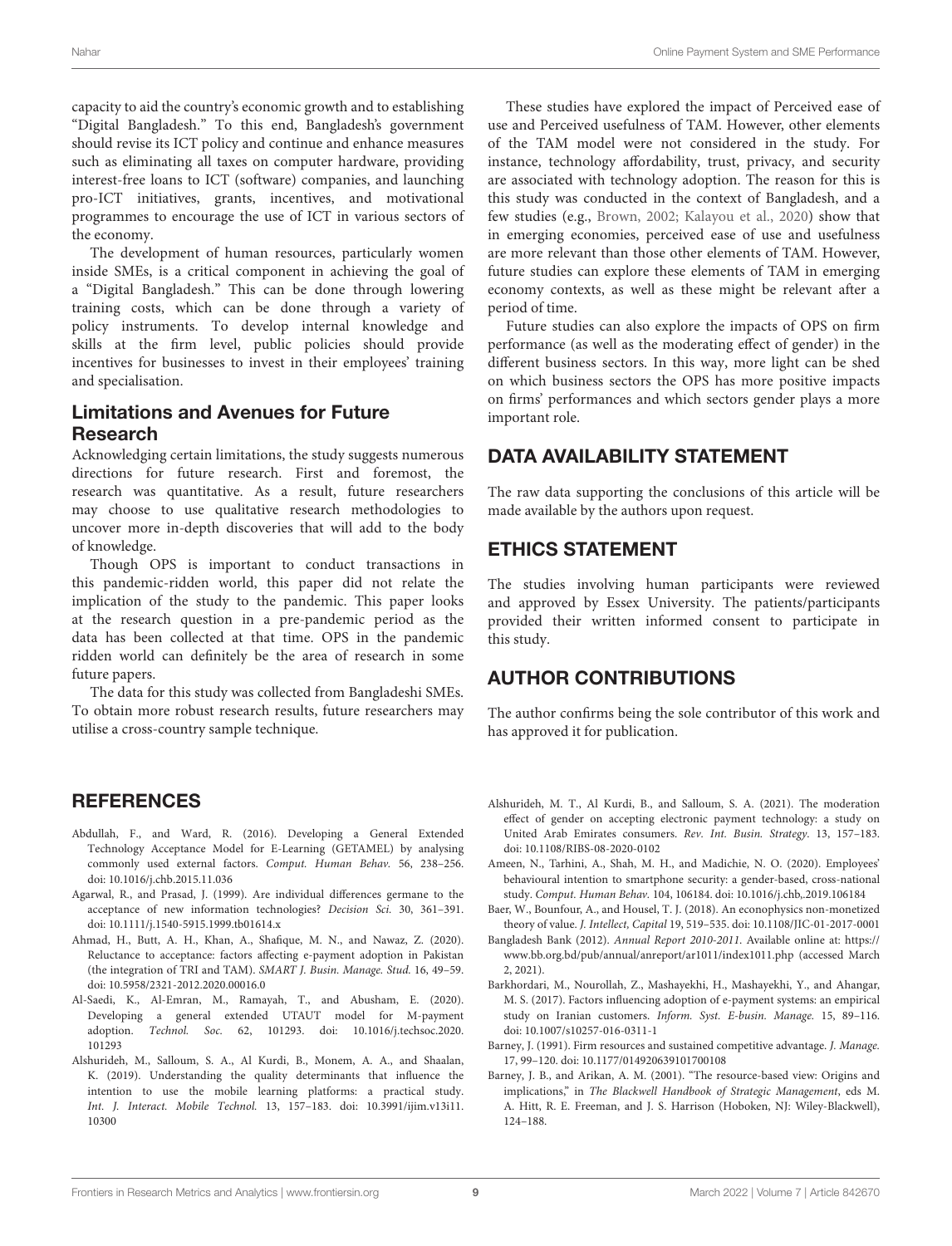- <span id="page-9-42"></span>Brown, I. T. (2002). Individual and technological factors affecting perceived ease of use of web-based learning technologies in a developing country. [Electron. J. Inform. Syst. Dev. Countries](https://doi.org/10.1002/j.1681-4835.2002.tb00055.x) 9, 1–15. doi: 10.1002/j.1681-4835.2002. tb00055.x
- <span id="page-9-28"></span>Bryman, A., and Bell, E., Mills, A. J., and Yue, A. R. (2007). "Business research strategies," in Business Research Methods, eds A. Bryman and E. Bell (Oxford; New York, NY: Oxford University Press), 226–238.
- <span id="page-9-26"></span>Cardon, M. S., and Kirk, C. P. (2015). Entrepreneurial passion as mediator of the self–efficacy to persistence relationship. Entrepreneur. Theory Pract. 39, 1027–1050. doi: [10.1111/etap.12089](https://doi.org/10.1111/etap.12089)
- <span id="page-9-15"></span>Chawla, D., and Joshi, H. (2020). The moderating role of gender and age in the adoption of mobile wallet. Foresight 22, 483–504. doi: [10.1108/FS-11-2019-0094](https://doi.org/10.1108/FS-11-2019-0094)
- <span id="page-9-22"></span>Crook, T. R., Ketchen, D. J. Jr., Combs, J. G., and Todd, S. Y. (2008). Strategic resources and performance: a meta-analysis. Strat. Manage. J. 29, 1141–1154. doi: [10.1002/smj.703](https://doi.org/10.1002/smj.703)
- <span id="page-9-38"></span>Dandapani, K. (2017). Electronic finance–recent developments. Manage. Finance. 43, 614–626. doi: [10.1108/MF-02-2017-0028](https://doi.org/10.1108/MF-02-2017-0028)
- <span id="page-9-39"></span>Das, P., Verburg, R., Verbraeck, A., and Bonebakker, L. (2018). Barriers to innovation within large financial services firms: an in-depth study into disruptive and radical innovation projects at a bank. Europ. J. Innovat. Manage. 21, 96–112. doi: [10.1108/EJIM-03-2017-0028](https://doi.org/10.1108/EJIM-03-2017-0028)
- <span id="page-9-10"></span>Davis, F. (1989). Perceived usefulness, perceived ease of use, and user acceptance of information technology. MIS Quart. 13, 318–339. doi: [10.2307/249008](https://doi.org/10.2307/249008)
- <span id="page-9-12"></span>Davis, F., Bagozzi, R.P., and Warshaw, P.R. (1989). User acceptance of computer technology: a comparison of two theoretical models. Manage. Sci. 35, 982–1003. doi: [10.1287/mnsc.35.8.982](https://doi.org/10.1287/mnsc.35.8.982)
- <span id="page-9-4"></span>de Luna, I. R., Liébana-Cabanillas, F., Sánchez-Fernández, J., and Munoz-Leiva, F. (2019). Mobile payment is not all the same: the adoption of mobile payment systems depending on the technology applied. Technol. Forecast. Soc. Change 146, 931–944. doi: [10.1016/j.techfore.2018.09.018](https://doi.org/10.1016/j.techfore.2018.09.018)
- <span id="page-9-18"></span>DeLone, W.H., and McLean, E.R. (2003). The DeLone and McLean model of information systems success: a ten year update. J. Manage. Inform. Syst. 19, 9–30. doi: [10.1080/07421222.2003.11045748](https://doi.org/10.1080/07421222.2003.11045748)
- <span id="page-9-33"></span>Denaputri, A., and Usman, O. (2019). Effect of Perceived Trust, Perceived Security, Perceived Usefulness and Perceived Ease of Use on Customers' Intention to Use Mobile Payment (December 16, 2019). Available online at: [https://ssrn.com/](https://ssrn.com/abstract=3511632) [abstract=3511632](https://ssrn.com/abstract=3511632)
- <span id="page-9-27"></span>Diener, E., and Crandall, R. (1978). Ethics in Social and Behavioral Research. U Chicago Press.
- <span id="page-9-19"></span>Durndell, A., and Thomson, K. (1997). Gender and computing: a decade of change? Comput. Educ. 28, 1–9. doi: [10.1016/S0360-1315\(96\)00034-6](https://doi.org/10.1016/S0360-1315(96)00034-6)
- <span id="page-9-35"></span>Edelman, L. F., Brush, C. G., and Manolova, T. S. (2005). Co-alignment in the resourceperformance relationship: strategy as a mediator. J. Busin. Ventur. 20, 343–359. doi: [10.1016/j.jbusvent.2004.01.004](https://doi.org/10.1016/j.jbusvent.2004.01.004)
- <span id="page-9-1"></span>Ericsson (2021). Mobile Subscriptions Outlook. Available online at: [https://www.](https://www.ericsson.com/en/mobility-report/dataforecasts/mobile-subscriptions-outlook) [ericsson.com/en/mobility-report/dataforecasts/mobile-subscriptions-outlook](https://www.ericsson.com/en/mobility-report/dataforecasts/mobile-subscriptions-outlook) (accessed June 25, 2021)
- <span id="page-9-36"></span>Firkin, P. (2001). Entrepreneurial Capital: A Resource-Based Conceptualisation of the Entrepreneurial process, Labour Market Dynamics Research Programme. Available online at: [http://imd.massey.ac.nz/publications/working%20no.](http://imd.massey.ac.nz/publications/working%20no.%207.pdf) [%207.pdf](http://imd.massey.ac.nz/publications/working%20no.%207.pdf) (accesed January 25, 2022)
- <span id="page-9-31"></span>GOB (2017). Ministry of Planning. Available online at: [https://plandiv.portal.gov.](https://plandiv.portal.gov.bd/sites/default/files/files/plandiv.portal.gov.bd/notices/afbffe34_be4c_417d_b36c_ecf8db4614fc/ToR%20final%20SME.pdf) [bd/sites/default/files/files/plandiv.portal.gov.bd/notices/afbffe34\\_be4c\\_417d\\_](https://plandiv.portal.gov.bd/sites/default/files/files/plandiv.portal.gov.bd/notices/afbffe34_be4c_417d_b36c_ecf8db4614fc/ToR%20final%20SME.pdf) [b36c\\_ecf8db4614fc/ToR%20final%20SME.pdf](https://plandiv.portal.gov.bd/sites/default/files/files/plandiv.portal.gov.bd/notices/afbffe34_be4c_417d_b36c_ecf8db4614fc/ToR%20final%20SME.pdf) (accessed November 19, 2019)
- <span id="page-9-40"></span>Gorbacheva, E., Beekhuyzen, J., vom Brocke, J., and Becker, J. (2019). Directions for research on gender imbalance in the IT profession. Europ. J. Inform. Syst. 28, 43–67. doi: [10.1080/0960085X.2018.1495893](https://doi.org/10.1080/0960085X.2018.1495893)
- <span id="page-9-9"></span>Granić, A., and Marangunić, N. (2019). Technology acceptance model in educational context: a systematic literature review. Br. J. Educ. Technol. 50, 2572–2593. doi: [10.1111/bjet.12864](https://doi.org/10.1111/bjet.12864)
- <span id="page-9-0"></span>Greenstein, S. (2020). The basic economics of internet infrastructure. J. Econ. Perspect. 34, 192–214. doi: [10.1257/jep.34.2.192](https://doi.org/10.1257/jep.34.2.192)
- <span id="page-9-6"></span>Guadagno, R. E., Muscanell, N. L., Okdie, B. M., Burk, N. M., and Ward, T. B. (2011). Even in virtual environments women shop and men build: a social role perspective on Second Life. Comput. Human Behav. 27, 304–308. doi: [10.1016/j.chb.2010.08.008](https://doi.org/10.1016/j.chb.2010.08.008)
- <span id="page-9-8"></span>Hasan, B. (2010). Exploring gender differences in online shopping attitude. Comput. Human Behav. 26, 597–601. doi: [10.1016/j.chb.2009.12.012](https://doi.org/10.1016/j.chb.2009.12.012)
- <span id="page-9-3"></span>He, F., and Mykytyn, P. P. (2007). Decision factors for the adoption of an online payment system by customers. Int. J. E-Busin. Res. 3, 1–32. doi: [10.4018/jebr.2007100101](https://doi.org/10.4018/jebr.2007100101)
- <span id="page-9-25"></span>Hennig, M., and Jardim, A. (1977). Managerial Woman. New York, NY: Anchor Press/Doubleday Anchor Press/Doubleday.
- <span id="page-9-14"></span>Jusoh, Z. M., and Jing, T. Y. (2019). Perceived security, subjective norm, selfefficacy, intention, and actual usage towards e-payment among UPM students. J. Educ. Soc. Sci. 12, 8–22. Available online at: [https://www.jesoc.com/wp](https://www.jesoc.com/wp-content/uploads/2019/04/KC12_016.pdf)[content/uploads/2019/04/KC12\\_016.pdf](https://www.jesoc.com/wp-content/uploads/2019/04/KC12_016.pdf)
- <span id="page-9-43"></span>Kalayou, M. H., Endehabtu, B. F., and Tilahun, B. (2020). The applicability of the modified technology acceptance model (TAM) on the sustainable adoption of eHealth systems in resource-limited settings. J. Multidiscip. Healthc. 13, 1827. doi: [10.2147/JMDH.S284973](https://doi.org/10.2147/JMDH.S284973)
- <span id="page-9-7"></span>Kesici, S., Sahin, I., and Akturk, A. O. (2009). Analysis of cognitive learning strategies and computer attitudes, according to college students' gender and locus of control. Comput. Human Behav. 25, 529–534. doi: [10.1016/j.chb.2008.11.004](https://doi.org/10.1016/j.chb.2008.11.004)
- <span id="page-9-21"></span>Ketchen, D. J. Jr., Hult, G. T. M., and Slater, S. F. (2007). Toward greater understanding of market orientation and the resource-based view. Strat. Manage. J. 28, 961–964. doi: [10.1002/smj.620](https://doi.org/10.1002/smj.620)
- <span id="page-9-2"></span>Khan, B. U. I., Olanrewaju, R. F., Baba, A. M., Langoo, A. A., and Assad, S. (2017). A compendious study of online payment systems: past developments, present impact, and future considerations. Int. J. Adv. Comput. Sci. Applic. 8, 256–271. doi: [10.14569/IJACSA.2017.080532](https://doi.org/10.14569/IJACSA.2017.080532)
- <span id="page-9-13"></span>Khan, K. A., Akhtar, M. A., Dey, S. K., and Ibrahim, R. (2020). Financial anxiety, financial advice, and e-payment use: Relationship and perceived differences between males & females of Generation Z. J. Crit. Rev. 7, 1812–1820. doi: [10.31838/jcr.07.18.228](https://doi.org/10.31838/jcr.07.18.228)
- <span id="page-9-23"></span>Kim, C., Mirusmonov, M., and Lee, I. (2010). An empirical examination of factors influencing the intention to use mobile payment. Comput. Human Behav. 26, 310–322. doi: [10.1016/j.chb.2009.10.013](https://doi.org/10.1016/j.chb.2009.10.013)
- <span id="page-9-5"></span>Kramon, E., and Weghorst, K. (2019). (Mis) measuring sensitive attitudes with the list experiment: solutions to list experiment breakdown in Kenya. Public Opin. Q. 83, 236–263. doi: [10.1093/poq/nfz009](https://doi.org/10.1093/poq/nfz009)
- <span id="page-9-30"></span>Krotov, V. (2017). The Internet of Things and new business opportunities. Bus. Horiz. 60, 831–841. doi: [10.1016/j.bushor.2017.07.009](https://doi.org/10.1016/j.bushor.2017.07.009)
- <span id="page-9-41"></span>Lahtinen, K. D. (2019). Motivating gender use in financial research: a survey of recent literature. Rev. Behav. Finance. 12, 242–258. doi: [10.1108/RBF-06-2018-0056](https://doi.org/10.1108/RBF-06-2018-0056)
- <span id="page-9-34"></span>Lerner, M., and Almor, T. (2002). Relationship among strategic capabilities and performance of women-owned small ventures. J. Small Busin. Manage. 40, 109–125. doi: [10.1111/1540-627X.00044](https://doi.org/10.1111/1540-627X.00044)
- <span id="page-9-24"></span>Li, S., Glass, R., and Records, H. (2008). The influence of gender on new technology adoption and use–mobile commerce. J. Internet Commerce 7, 270–289. doi: [10.1080/15332860802067748](https://doi.org/10.1080/15332860802067748)
- <span id="page-9-11"></span>Makame, W. H., Kang, J., and Park, S. (2014). Factors influencing electronic commerce adoption in developing countries: the case of Tanzania. South Afr. J. Busin. Manage. 45, 83–96. doi: [10.4102/sajbm.v45i2.126](https://doi.org/10.4102/sajbm.v45i2.126)
- <span id="page-9-17"></span>Manis, K. T., and Choi, D. (2019). The virtual reality hardware acceptance model (VR-HAM): extending and individuating the technology acceptance model (TAM) for virtual reality hardware. J. Bus. Res. 100, 503–513. doi: [10.1016/j.jbusres.2018.10.021](https://doi.org/10.1016/j.jbusres.2018.10.021)
- <span id="page-9-37"></span>Markman, G. D., and Baron, R. A. (2003). Person–entrepreneurship fit: why some people are more successful as entrepreneurs than others. Human Resour. Manage. Rev. 13, 281–301. doi: [10.1016/S1053-4822\(03\)00018-4](https://doi.org/10.1016/S1053-4822(03)00018-4)
- <span id="page-9-29"></span>Mehrad, D., and Mohammadi, S. (2017). Word of Mouth impact on the adoption of mobile banking in Iran. Telemat. Informat. 34, 1351–1363. doi: [10.1016/j.tele.2016.08.009](https://doi.org/10.1016/j.tele.2016.08.009)
- <span id="page-9-16"></span>Moon, J.W., and Kim, Y.G. (2001). Extending the TAM for a World- Wide-Web context. Inform. Manage. [38, 217–230. doi: 10.1016/S0378-7206\(00\)](https://doi.org/10.1016/S0378-7206(00)00061-6) 00061-6
- <span id="page-9-32"></span>Neger, M., and Uddin, B. (2020). Factors affecting consumers' internet shopping behavior during the COVID-19 pandemic: Evidence from Bangladesh. Chin. Bus. Rev[. 19, 91–104. doi: 10.17265/1537-1506/2020.](https://doi.org/10.17265/1537-1506/2020.03.003) 03.003
- <span id="page-9-20"></span>Newbert, S. L. (2007). Empirical research on the resource-based view of the firm: an assessment and suggestions for future research. Strat. Manage. J. 28, 121–146. doi: [10.1002/smj.573](https://doi.org/10.1002/smj.573)